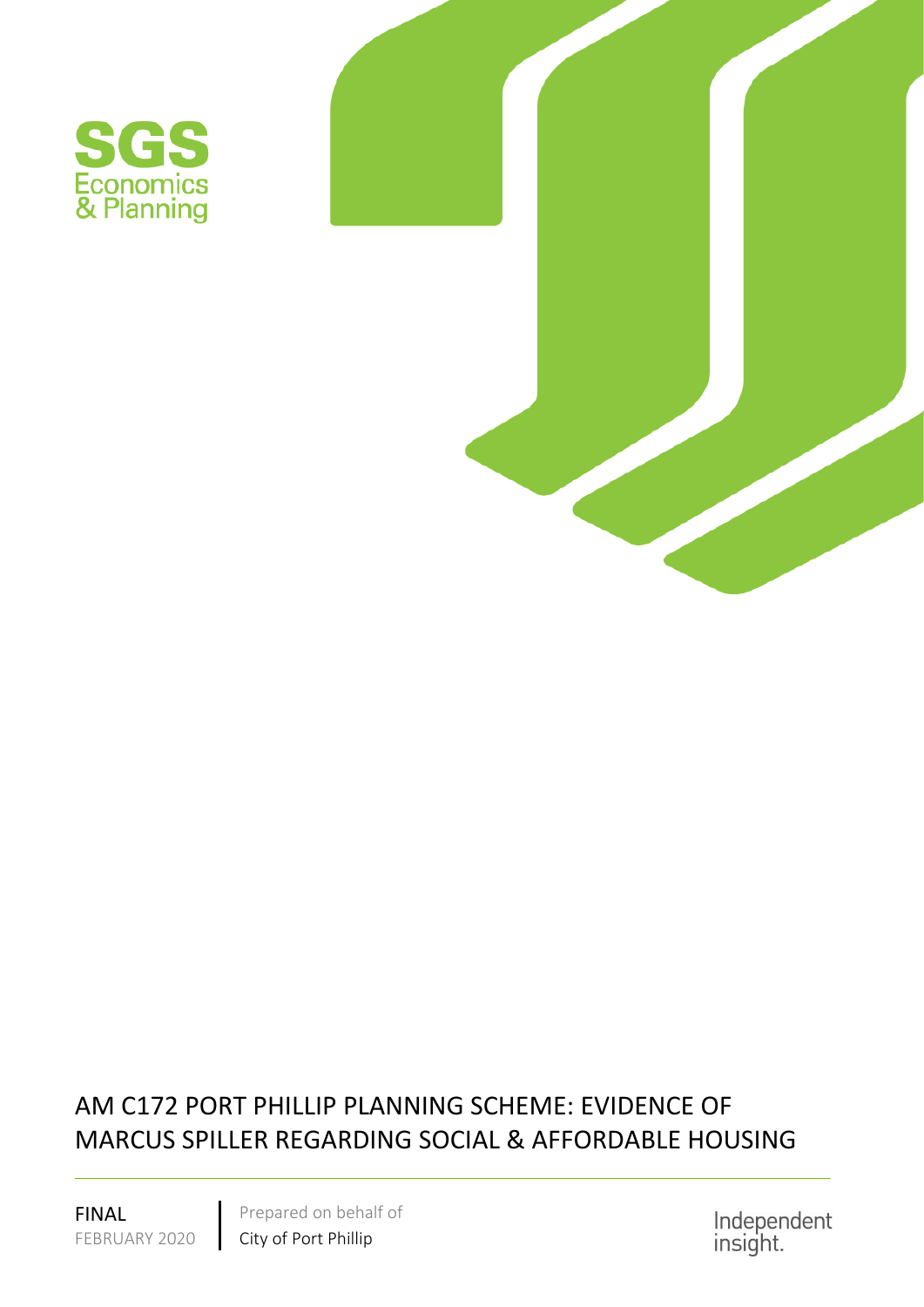



SGS Economics and Planning Pty Ltd ACN 007 437 729 www.sgsep.com.au Offices in Canberra, Hobart, Melbourne, Sydney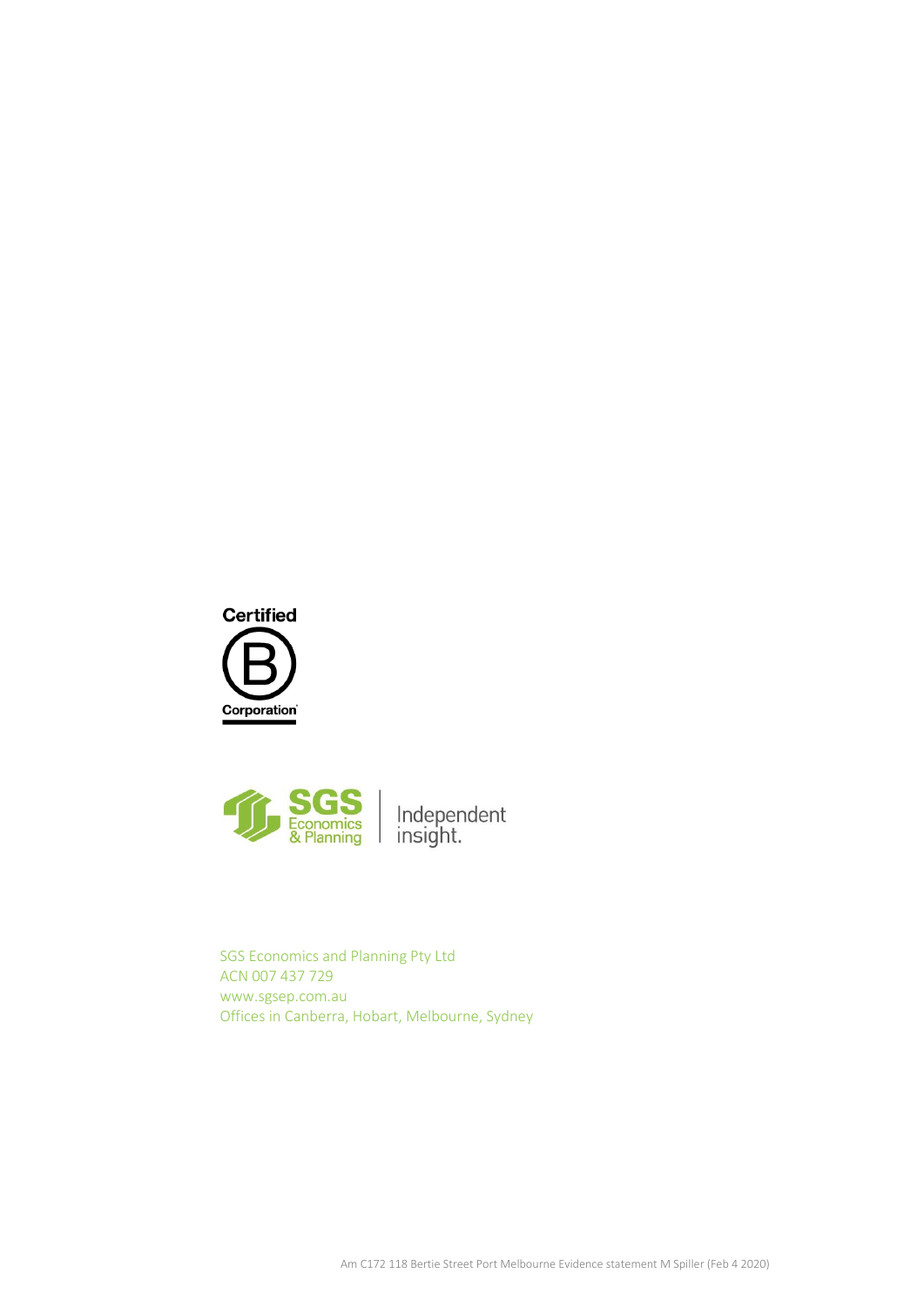## TABLE OF CONTENTS

|                                                                 | 1. INTRODUCTION                                                                      |                |  |  |  |  |
|-----------------------------------------------------------------|--------------------------------------------------------------------------------------|----------------|--|--|--|--|
| $1.1 -$                                                         | Credentials                                                                          | 1              |  |  |  |  |
| 12                                                              | Instructions                                                                         | 1              |  |  |  |  |
| 1.3                                                             | Evidence preparation                                                                 | 1              |  |  |  |  |
| 2. EVIDENCE                                                     |                                                                                      |                |  |  |  |  |
|                                                                 | 2.1 Value capture and inclusionary requirements for social and affordable housing in |                |  |  |  |  |
|                                                                 | Fishermans Bend                                                                      |                |  |  |  |  |
|                                                                 | 2.2 'Apples and oranges' conundrum                                                   | $\overline{2}$ |  |  |  |  |
| 2.3                                                             | Benchmarking the 6% target                                                           | 4              |  |  |  |  |
| 2.4                                                             | Assessment of the draft Incorporated Document                                        | 8              |  |  |  |  |
| 3. RECOMMENDATIONS                                              |                                                                                      |                |  |  |  |  |
| APPENDIX A: PLANNING PANELS VICTORIA EXPERT WITNESS DECLARATION |                                                                                      |                |  |  |  |  |

#### LIST OF FIGURES

FIGURE 1 [DERIVATION OF BENCHMARK VALUE FOR INCLUSION OF AFFORDABLE \(RENTAL\)](#page-9-0)  [HOUSING](#page-9-0) 7

#### LIST OF TABLES

[TABLE 1: METROPOLITAN MELBOURNE HOUSING MARKET SEGMENTATION, 2016](#page-7-0) 5

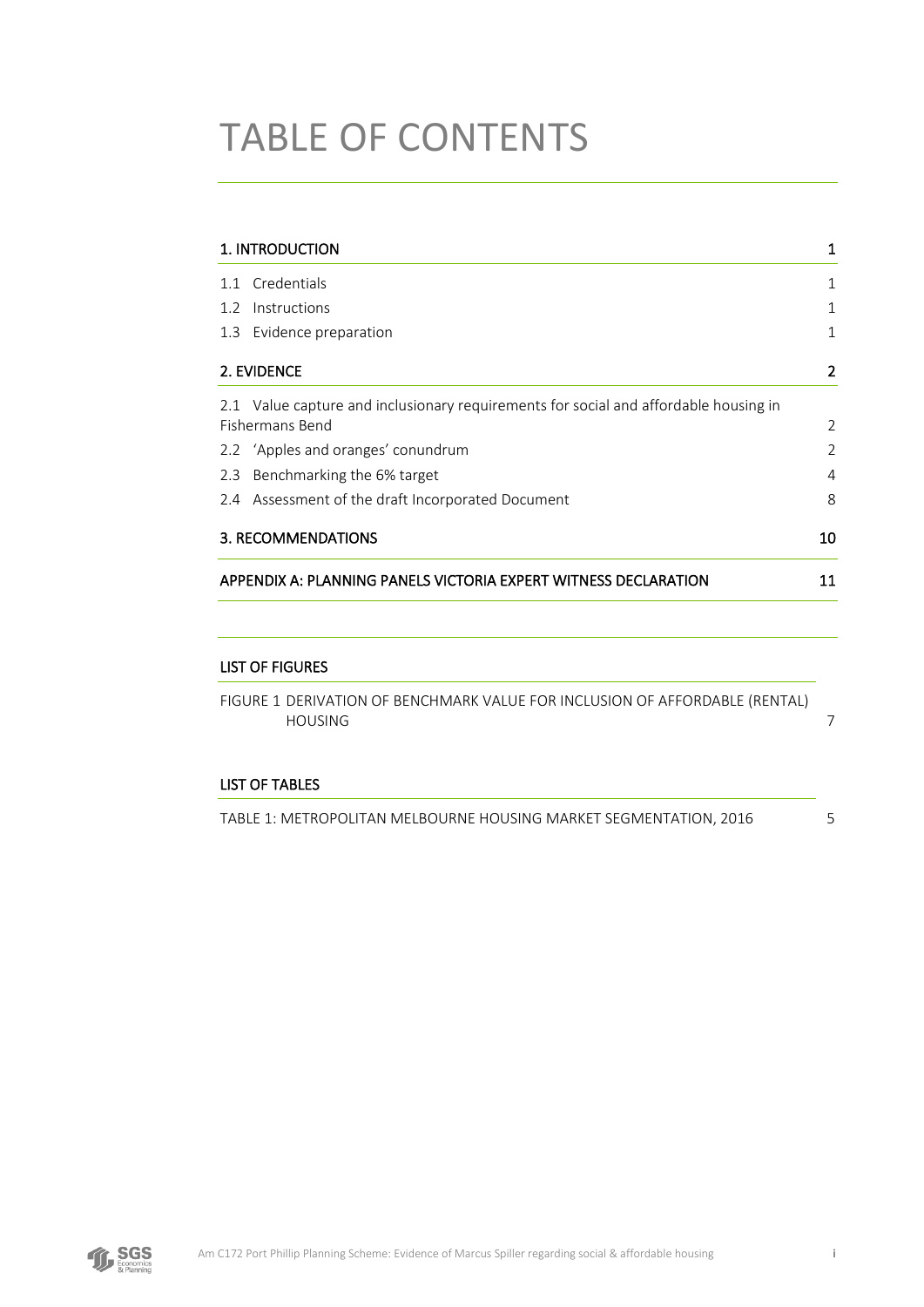## <span id="page-3-0"></span>1. INTRODUCTION

### <span id="page-3-1"></span>1.1 Credentials

- 1. My full name is Marcus Luigi Spiller and I am a Principal and Partner of SGS Economics & Planning Pty Ltd (SGS), based in the firm's Melbourne office at Level 14, 222 Exhibition Street, Melbourne, VIC, 3000.
- 2. I hold the following academic qualifications:
- PhD (Global Studies, Social Science and Planning), RMIT University, Melbourne, 2009
- Master of Commerce (Economics), University of Melbourne, 1986
- Bachelor of Town and Regional Planning, University of Melbourne, 1978.
- 3. I have more than 40 years' experience in public policy analysis as an urban economist and planner. I specialise in metropolitan strategic planning, housing policy, urban infrastructure funding and the links between urban structure and national economic performance. I have provided advice to all tiers of government and the private sector related to the dynamics of housing, transport, employment, infrastructure and the general economy in cities.
- 4. I have previously presented expert evidence at Panel and similar hearings.
- 5. Additional information regarding my qualifications and experience is included in Attachment A.

### <span id="page-3-2"></span>1.2 Instructions

6. I have been instructed by Best Hooper on behalf of the City of Port Phillip to provide expert evidence regarding the affordable housing aspects of Am C172.

### <span id="page-3-3"></span>1.3 Evidence preparation

- 7. My evidence is based on a review of the affordable housing provisions in the Incorporated Document which would apply to the Bertie Street development upon the approval of Am C172. These documents were supplied to me by Best Hooper.
- 8. The opinions in this expert evidence statement are my own.

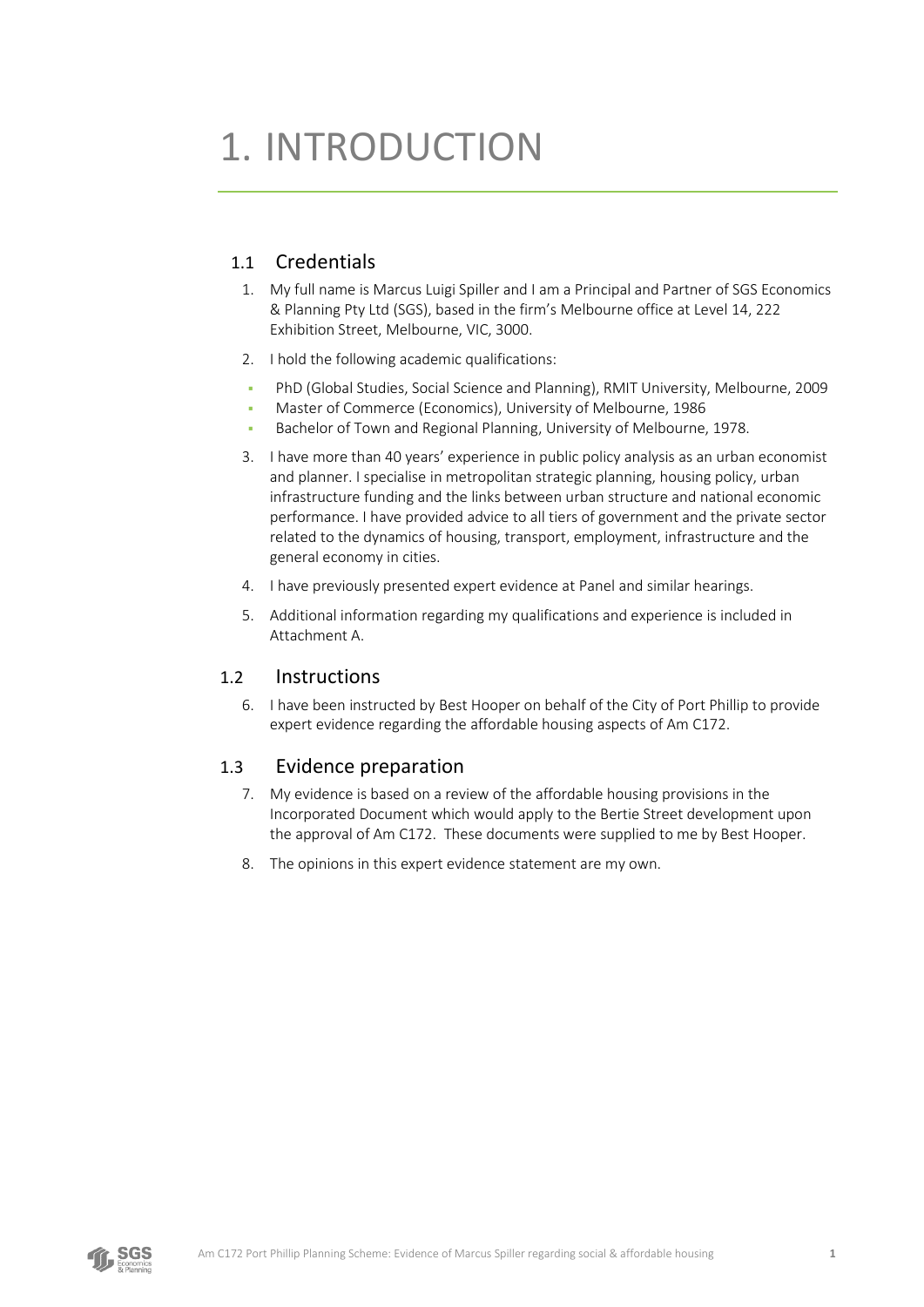## <span id="page-4-0"></span>2. EVIDENCE

## <span id="page-4-1"></span>2.1 Value capture and inclusionary requirements for social and affordable housing in Fishermans Bend

- 9. The Port Phillip Planning Scheme incorporates two mechanisms for the provision of affordable housing (as defined in the Planning and Environment Act) in Fishermans Bend. The first is a requirement for proponents to transfer social housing units at zero consideration at the rate of 1 dwelling for each additional 8 dwellings when developments exceed the dwelling density ratio nominated for the precinct in question in the Planning Scheme.
- 10. I characterise this as a *value sharing* mechanism. That is, proponents are required to purchase additional development capacity made available by the community above the nominated dwelling density rate, with payment being in the form of social housing provision.
- 11. The second mechanism calls on proponents to ensure that 6% of the dwellings they are providing are available as 'affordable housing' as defined in the Planning and Environment Act. The Scheme allows for proponents to propose alternative solutions to meet the affordable housing objective for Fishermans Bend. It also allows for waiver of this requirement if proponents can demonstrate that it would fatally compromise the viability of the project in question.
- 12. In my view, this second mechanism is best characterised as an *inclusionary infrastructure requirement* akin to open space contributions applied across the metropolitan area. That is, it is an *expected* feature of successive developments to ensure that, in aggregate, the adopted vision for Fishermans Bend is achieved.
- 13. The logic and justification for these two mechanisms must not be conflated. Value sharing is warranted regardless of any inclusionary requirements for affordable housing, open space and any other infrastructure. Similarly, inclusionary standards are warranted regardless of whether a value sharing scheme is in place.

## <span id="page-4-2"></span>2.2 'Apples and oranges' conundrum

- 14. The 6% inclusionary target in the Planning Scheme is reproduced in the following text box. The provision is clear on the outcome to be achieved (6% of all dwellings must be 'affordable' as defined in the Act) but not on how the Responsible Authority (RA) might judge the acceptability or otherwise of the proponent's proposed method of achieving this outcome.
- 15. In particular, it does not provide guidance as to what would be acceptable in terms of the \$ value of the affordable housing solution that might be offered by a developer.

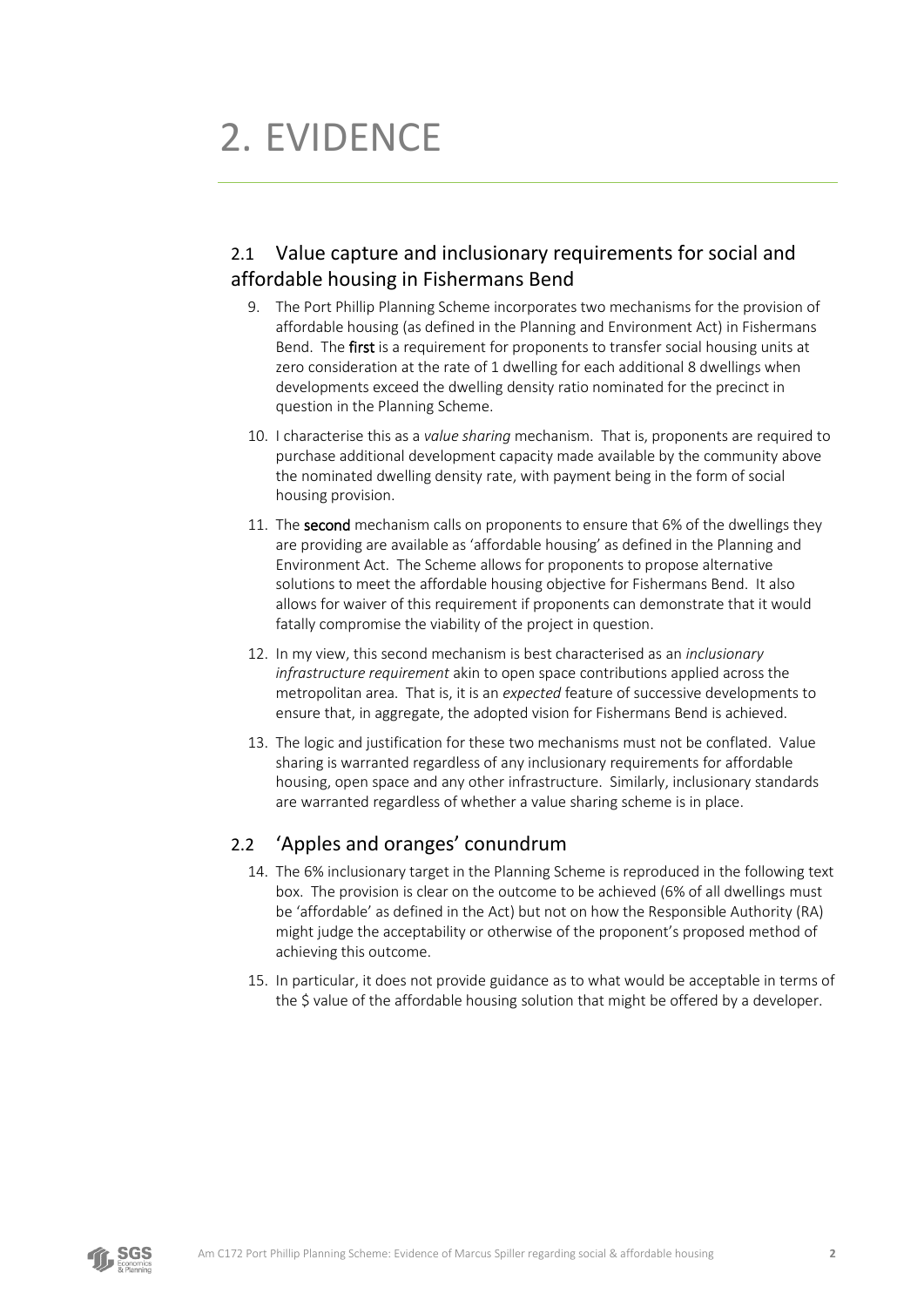#### $22, 15 - 4, 3$ Providing for Affordable housing

#### Affordable housing

It is policy to assess proposals against the following criteria:

- Development should provide at least six per cent of dwellings permitted under the dwelling density requirements in the Capital City Zone (excluding any Social housing uplift dwellings) as Affordable housing, unless, any of the following apply:
	- The built form envelope available on the site makes it impractical to do so.  $\overline{a}$
	- It can be demonstrated that the development will contribute to the Affordable housing objectives of this policy while providing less than the minimum amount.
	- It can be demonstrated that meeting the Affordable housing objectives of this policy would render the proposed development economically unviable.
- Affordable housing should:
	- Be a mix of one, two and three bedrooms that reflects the overall dwelling composition of the building.
	- Have internal layouts identical to other comparable dwellings in the building.
	- Be externally indistinguishable from other dwellings.
		- 16. As is clear from the above extract from the Planning Scheme, proponents may take a multiplicity of approaches in response to the 6% target. These can range from subsidised home ownership, to time bounded affordable rental, to transfer of dwellings to community housing providers (CHPs) at a discounted price, to transfer of some dwellings at zero consideration etc.
		- 17. If a proponent were to come forward with an offer to transfer 6% of all dwellings at zero consideration to a Housing Association or similar registered provider of affordable housing, there would be no question of compliance with the Planning Scheme.
		- 18. However, if the proponent offers anything less than this, the Scheme is silent as to what affordable housing solution in response to the 6% target would be acceptable. For example, if the proponent offers to transfer 6% of dwellings to a Housing Association not at zero consideration but at a discount to market price, how does the Responsible Authority or review body determine what is an acceptable discount – 10%, 20%, 30%, 50% or any other amount etc? The Scheme provides no guidance on this question. In my opinion, this lack of guidance makes it difficult for all parties to efficiently come to affordable housing agreements to give effect to the 6% target.
		- 19. In my opinion, a way needs to be found of 'comparing apples and oranges' in Am C172 and in all other similar scenarios in Fishermans Bend when proponents come forward with their solutions in response to the 6% target. This is so the Responsible Authority can determine whether a particular proponent is offering a reasonable deal compared to what might have been offered by other parties in other development applications.
		- 20. I believe it is important to convey to the development industry what Government believes is a reasonable response to the 6% in terms that developers can understand, that is, what would compliance with the target 'cost' and what needs to be factored into their feasibility assessments.

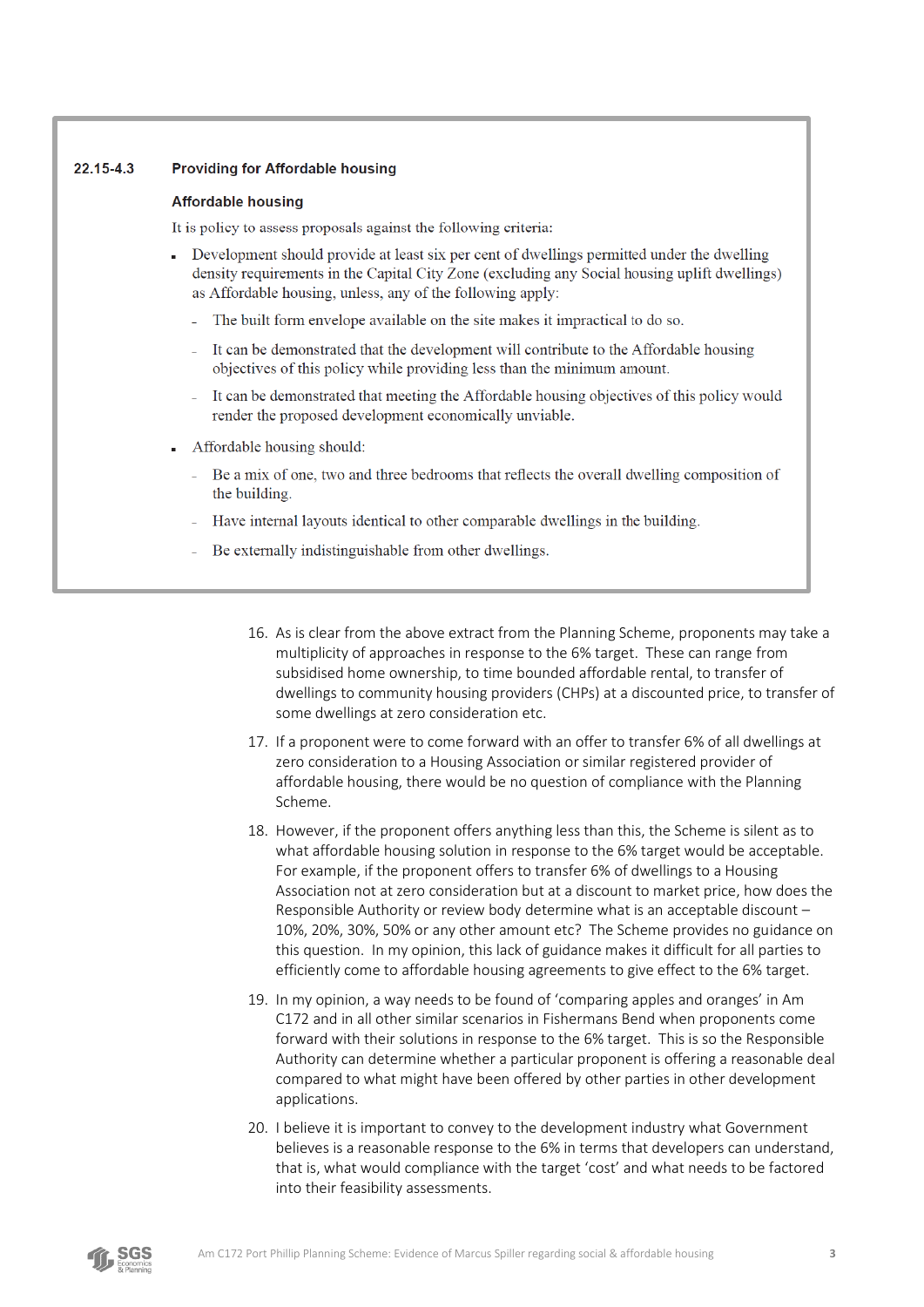- <span id="page-6-1"></span>21. It is possible to compare disparate packages of affordable housing responses by expressing the value of the housing benefit being offered in *net present value* (NPV) terms.
- 22. For example, if a proponent offers to make, say, a one bedroom dwelling available at a 20% discount to market rent for 15 years after which the dwelling reverts to market disposition, the present value of this response would be around \$40,000 assuming a market rent of \$475/week using a 4% real interest rate.
- 23. Assuming a market value of \$420,000 for a one bedroom affordable housing unit transferred to a Housing Association at zero consideration, the market rent discounted unit noted above would, in value terms, be the equivalent of 9.5% of a transferred unit (\$40,000/\$420,000). In other words, providing 10 (rounded down) affordable housing units at a 20% discount to market rent would deliver the same housing value as transferring one unit at zero consideration.
- <span id="page-6-2"></span>24. The various components of the proponent's response could and should be valued in present value terms and added together to provide a valuation of the total package.
- 25. It is then necessary to determine whether this valuation meets a reasonable minimum value requirement. As I have discussed, specification of what this reasonable minimum value requirement might be is missing in the 6% inclusionary target set out in the Planning Scheme.
- 26. I now turn to my views as to how this minimum value expectation of a proponent should be set for the purpose of striking affordable housing agreements. I have developed this methodology from first principles as I can find no guidance on this matter in the Planning Scheme or the wider planning system.

### <span id="page-6-0"></span>2.3 Benchmarking the 6% target

- 27. I have approached the question of what would be a reasonable minimum affordable housing requirement for 118 Bertie Street, consistent with the 6% target, by considering, firstly, what is the requirement for affordable (rental) housing in the wider Fishermans Bend community followed by an assessment of how much of this need is appropriately funded via the development assessment process (as distinct from traditional procurement through State and Commonwealth budgets). From these two considerations I have arrived at a recommended test of sufficiency for the proponent's response to the 6% affordable housing requirement.
- 28. Work commissioned by the City of Melbourne and conducted by SGS shows that the current need for affordable rental housing in metropolitan Melbourne, inclusive of social housing as defined in the Planning & Environment Act, amounts to 13% of all households (se[e Table 1\)](#page-7-0).
- 29. Social and affordable housing is essential infrastructure for the formation of successful communities. In this sense, it is similar to the provision of transport networks, water cycle management, open space systems, hospitals and clinics, schools and other community facilities.
- 30. Like these other infrastructure systems, the planning of new communities, such as Fishermans Bend, should allow for the provision of affordable rental housing (as defined in the Planning & Environment Act) in line with projected need.
- 31. In my opinion, planning for Fishermans Bend should factor in a long run requirement for affordable rental housing in line with the metropolitan average. Based on the best available data, 13% of all dwellings in the Precinct should be affordable rental housing (within the income parameters defined in the Planning & Environment Act).

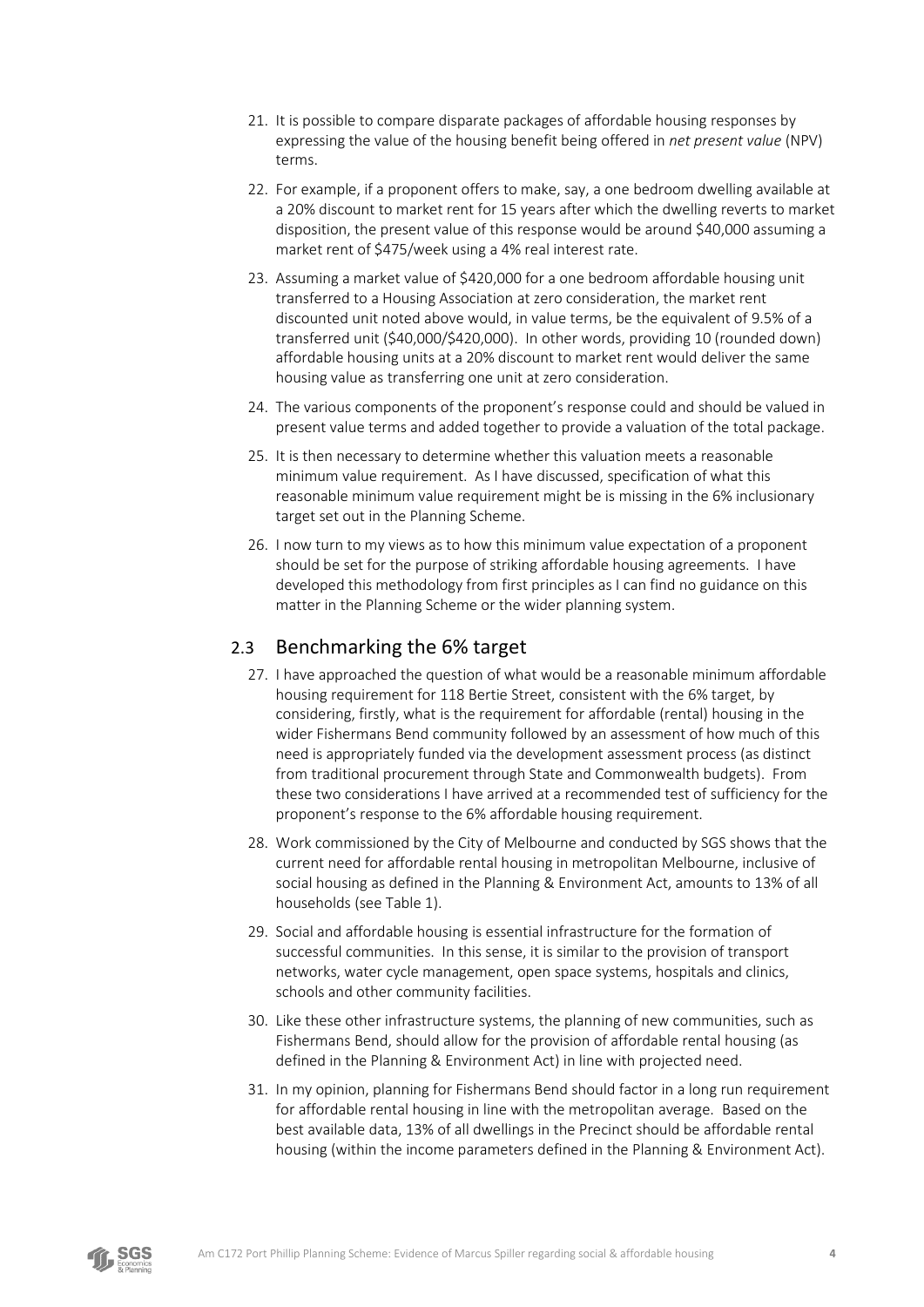|                                           | Other<br>households<br>(a) | Moderate<br>rental<br>stress<br>(b) | Severe<br>rental<br>stress<br>(c) | Outside<br>private<br>market<br>(d) | Total<br>households<br>$(a + b + c + d)$ | Quantum<br>of Demand<br>$(b+c+d)$ | Demand<br>share of<br>total<br>households |
|-------------------------------------------|----------------------------|-------------------------------------|-----------------------------------|-------------------------------------|------------------------------------------|-----------------------------------|-------------------------------------------|
| <b>Homeless</b>                           | <b>NA</b>                  | <b>NA</b>                           | <b>NA</b>                         | 20,429                              | 20,429                                   | 20,429                            | 100%                                      |
| Living in social<br>housing               | <b>NA</b>                  | <b>NA</b>                           | <b>NA</b>                         | 48,978                              | 48,978                                   | 48,978                            | 100%                                      |
| Very low<br>income<br>households          | 300,997                    | 30,359                              | 52,672                            | <b>NA</b>                           | 384,027                                  | 83,031                            | 22%                                       |
| Low income<br>households                  | 279,465                    | 35,822                              | 14,837                            | <b>NA</b>                           | 330,124                                  | 50,659                            | 15%                                       |
| Moderate<br>income<br>households          | 320,328                    | 23,577                              | 4,564                             | <b>NA</b>                           | 348,470                                  | 28,141                            | 8%                                        |
| Above<br>moderate<br>income<br>households | 641,333                    | <b>NA</b>                           | <b>NA</b>                         | <b>NA</b>                           | 641,333                                  | $\Omega$                          | 0%                                        |
| All households                            | 1,542,123                  | 89,758                              | 72,073                            | 69,407                              | 1,773,361                                | 231,238                           | 13%                                       |

#### <span id="page-7-0"></span>TABLE 1: METROPOLITAN MELBOURNE HOUSING MARKET SEGMENTATION, 2016

Source: SGS Economics & Planning, based on ABS Census 2016 and VIF 2016

Note: Other households includes both rental households who are not in rental stress and non-rental households, and does not contribute to demand for social and affordable housing

- 32. The provision of social and affordable housing infrastructure delivers three functions for the community:
- 1. alleviating or averting poverty
- 2. **improving the operation of labour markets** by ensuring adequate accommodation for essential workers and skilled staff for key industries, and
- 3. creating better places, recognising that places of diversity and inclusion are highly valued and sanctioned in policy.
- 33. In my opinion, the last of these three functions creating better places lies squarely within the domain of place makers and town planning.
- 34. I place equal value on each of the three functions of affordable housing infrastructure cited above. On this basis, the development approval system could be expected to fund *one third* of the overall cost of providing this form of housing in the community. The other two thirds would be the responsibility of traditional social housing procurement programs.
- 35. The assessed requirement for social and affordable housing infrastructure in Fishermans Bend is 13% of all dwellings. The planning system could therefore be reasonably expected to provide the equivalent of 4% of all new dwellings as permanent affordable rental housing within the parameters defined in the Planning & Environment Act (13% x 33% rounded down).
- 36. In my view, the obligation to help form a successful community at Fishermans Bend through the provision of adequate affordable housing infrastructure is not confined to the proponents of residential development. As with other forms of infrastructure, this obligation also applies to the proponents of non-residential development, in this, case retail and commercial development.
- 37. Moreover, this obligation to contribute to essential infrastructure should apply regardless of the tenure of residential development. In my view, there should be no

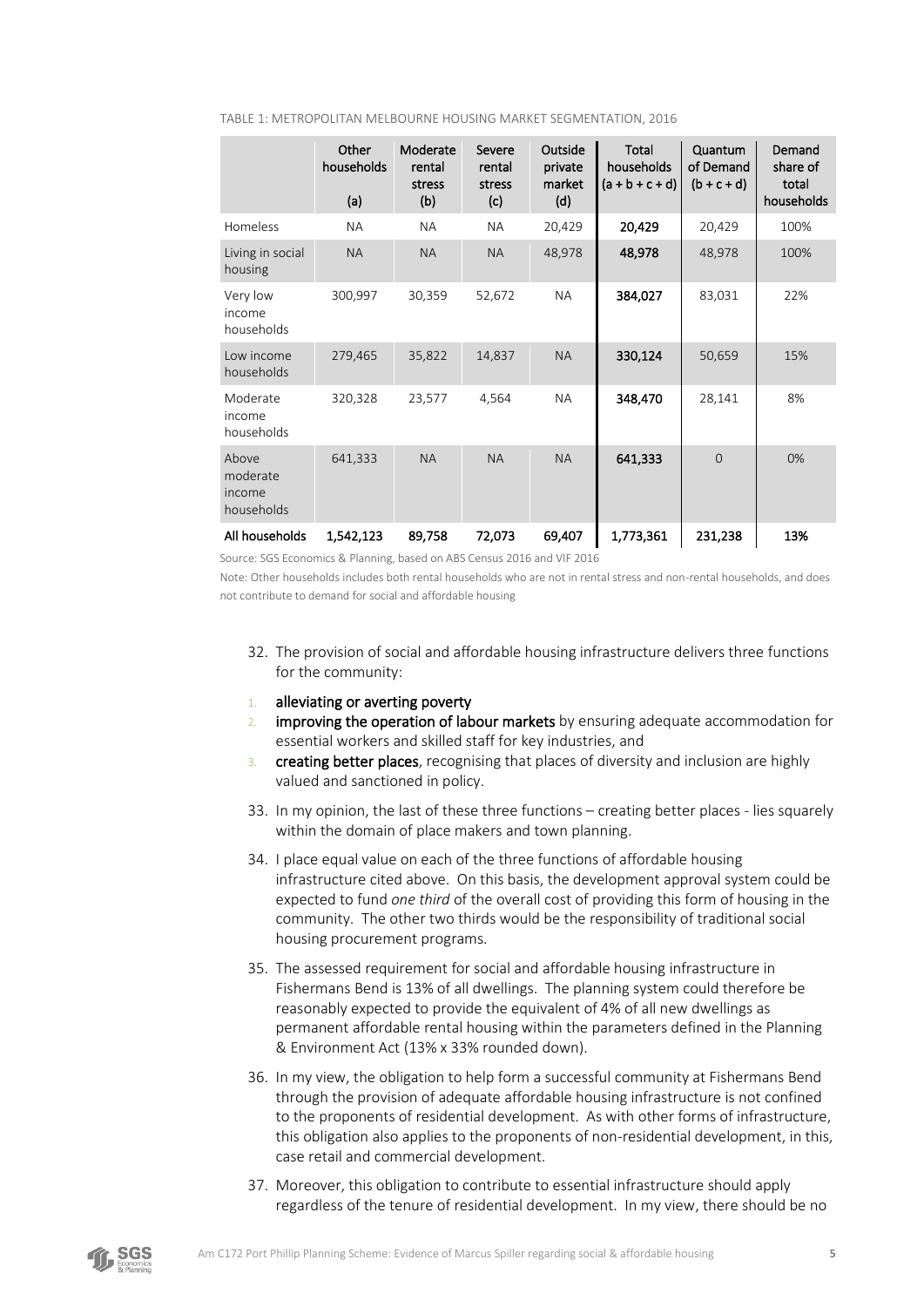concession in terms of incorporation of affordable housing, as defined in the Planning Act, in the case of Build to Rent or any other form of housing tenure, as there should be no concession in, say, public open space contributions, for these forms of residential development. This essential infrastructure is required regardless of housing tenure.

- 38. Across the metropolis as a whole, residential floorspace accounts for roughly 75% of all floorspace. For convenience, I have assumed that the same ratio would hold across the whole Fishermans Bend Precinct.
- 39. Based on the share of the need for affordable housing infrastructure which can reasonably be expected to be funded via an inclusionary infrastructure requirement in the development assessment system, 4 affordable housing units should be generated for every 96 market dwellings.
- 40. If all market floorspace is to carry an obligation to fund  $1/3^{rd}$  of the affordable housing infrastructure required in Fishermans Bend, a general inclusionary requirement for affordable housing can be calculated as follows (assuming an average floorspace per market dwelling of 80 sqm and that residential land use accounts for 75% of all floorspace):

#### 4x80/((96x80)/0.75)=3%

That is, the quantum of affordable housing to be provided by a proponent should be the equivalent of 3% of all market floorspace in the development.

- 41. On this basis, proponents would transfer 3 sqm of permanent social and affordable housing floorspace at zero consideration for every 100 sqm of saleable floorspace of any type.
- 42. In my opinion, this should be the benchmark value for any 'solution' offered by the proponent at 118 Bertie Street to meet the 6% affordable housing target.
- 43. That is, they should transfer dwellings at zero consideration in a number equivalent to 3 sqm for every 100 sqm of market floorspace or provide an alternative solution with the same or better financial value in present value terms.
- 44. Thus, where Clause 22.15-4.3 in the Scheme states that *"Development should provide at least six per cent of dwellings permitted under the dwelling density requirements in the Capital City Zone (excluding any Social housing uplift dwellings) unless as Affordable housing, unless"* … (amongst two other points – see text box above) … *"It can be demonstrated that the development will contribute to the Affordable housing objectives of this policy while providing less than the minimum amount"*, it would be acceptable, in my opinion, for the proponent to offer to transfer dwellings with a combined floor area equivalent to 3% of all marketable floorspace (residential and non-residential) in the building – to a Housing Association or other registered provider at zero consideration.
- 45. It would also be acceptable for the proponent to offer to transfer more dwellings at a discounted price rather than at zero consideration provided the present value of the affordable housing benefit (estimated using the method I outline at paragraphs [21](#page-6-1) – [24](#page-6-2) inclusive) is the same as that given by transferring dwellings with a combined floor area equivalent to 3% of all marketable floorspace in the building at zero consideration.
- 46. The logic underpinning the transfer of dwellings with a combined floor area equivalent to 3% of all marketable floorspace in the building at zero consideration as the benchmark for judging the acceptability or otherwise of affordable housing packages put forward by proponents in response to the 6% target in the Planning Scheme is summarised in [Figure 1](#page-9-0) below.

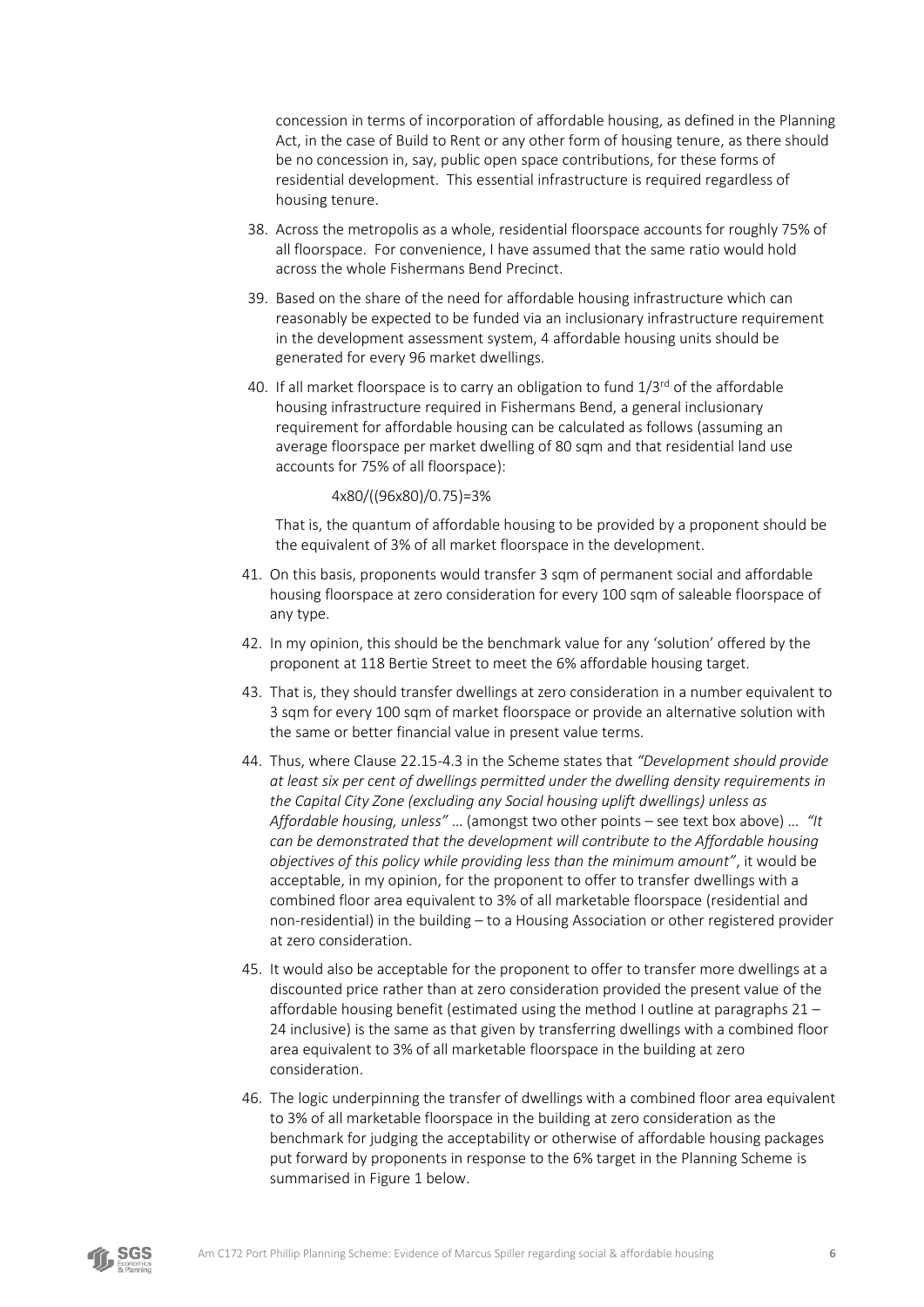#### <span id="page-9-0"></span>FIGURE 1 DERIVATION OF BENCHMARK VALUE FOR INCLUSION OF AFFORDABLE (RENTAL) HOUSING



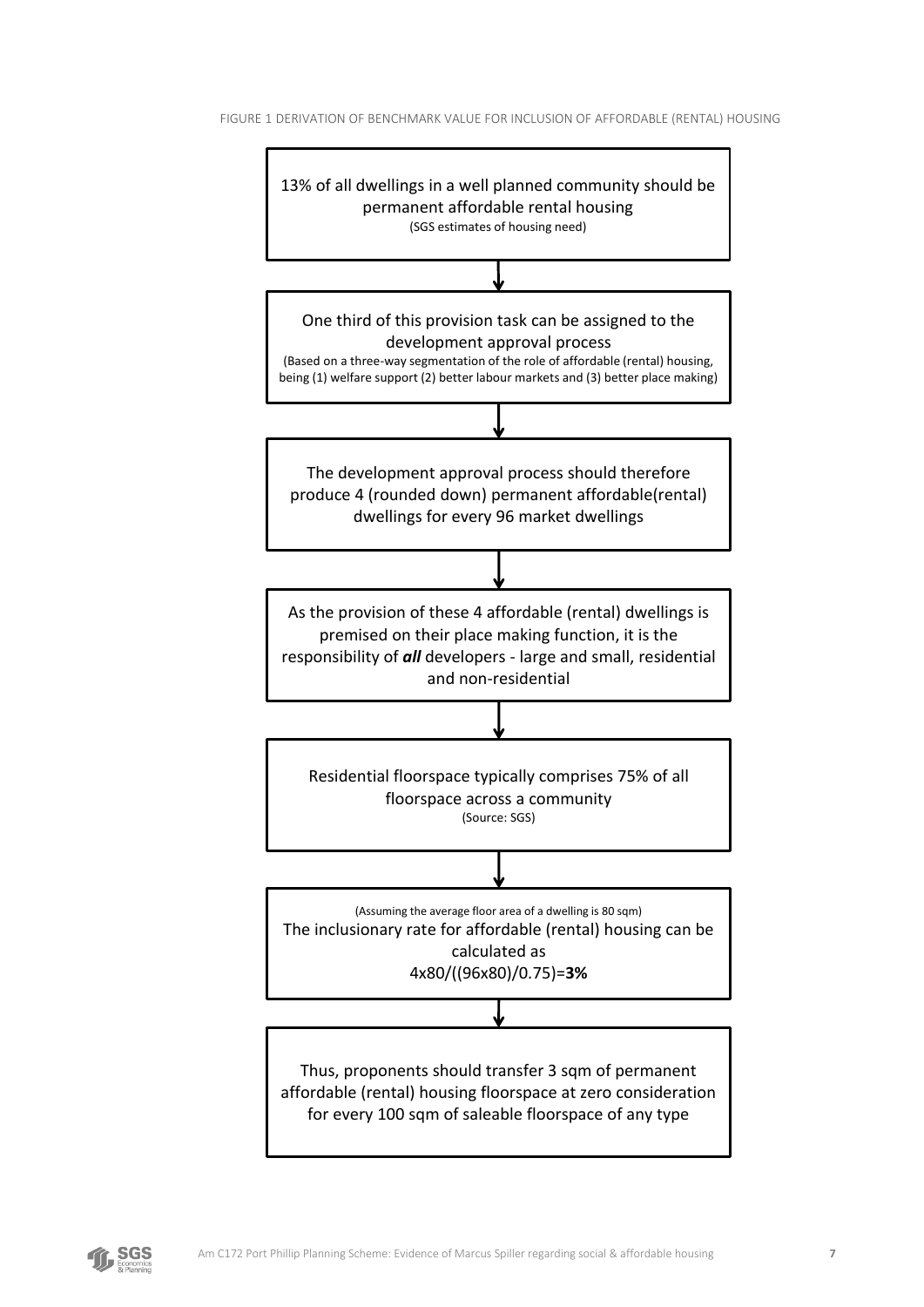### <span id="page-10-0"></span>2.4 Assessment of the draft Incorporated Document

47. I have reproduced in the text box below the affordable housing provisions of the version of the Am C172 Incorporated Document circulated to me on Jan 28, 2020.

#### **Affordable Housing**

- 1.1. Before the development starts, excluding demolition, bulk excavation, piling, site preparation works, and remediation works, the owner must enter into an agreement under section 173 of the *Planning and Environment Act 1987*, to the satisfaction of the Responsible Authority, for the delivery of affordable housing (as defined in the Planning and Environment Act 1987).
- <span id="page-10-4"></span><span id="page-10-3"></span><span id="page-10-2"></span><span id="page-10-1"></span>1.2. The agreement must:
	- a) Provide for the delivery of 6 percent of the total number of dwellings, for affordable housing as defined by Section 3AA of the *Planning and Environment Act 1987*, before the development is occupied.
	- b) Unless otherwise agreed by the Responsible Authority, utilise one or more of the following mechanisms for the delivery of the affordable housing:
		- i) Transfer of the dwellings to a registered housing agency or other housing provider or trust approved by the Responsible Authority; or
		- ii) Leasing of the dwellings as affordable housing under the management of a registered housing agency or housing provider or trust approved by the Responsible Authority for a period of not less than 20 years.
	- c) Require the affordable housing to be delivered:
		- i) Within the development; and
		- ii) In the form of one or two or three bedroom dwellings with one or more bicycle parking space allocated per dwelling.
	- d) Provide that in lieu of delivering all or part of the affordable housing in accordance with within Clause [1.2\(](#page-10-1)a), (b) and (c), the Responsible Authority may agree to payment of an amount of money to a registered housing agency (or other housing provider or trust) if the Responsible Authority is satisfied that:
		- The owner has made best endeavours to secure a registered housing agency recipient (or other housing provider or trust) for the affordable housing and has not been successful; and
		- ii) The payment amount is equivalent to the value of the affordable housing that would otherwise have to be delivered less the value of any affordable housing provided within the development).
- 1.3. Provide that where the affordable housing is to be delivered using only the mechanism in Clause [1.2](#page-10-1)[b\)i](#page-10-2)[\)](#page-10-3) the Responsible Authority may accept a lesser percentage of affordable housing in satisfaction of Clause [1.2](#page-10-1)[a\)](#page-10-4) provided it is of equivalent value.
- 1.4. For the purpose of these provisions, 'value' means the monetary value of a dwelling offered for sale at a sufficient discount from market value as determined by an independent valuer (appointed by the President of the Australia Property Institute – Victorian Division) to meet the needs of households with income ranges specified within any Ministerial Order made under 3AB of the *Planning and Environment Act 198*7 in force at the time of entry into the agreement.
	- 48. These provisions are intended to implement Clause 22.15-4.3 of the Port Phillip Planning Scheme but do not contain sufficient guidance and criteria to facilitate negotiation of an appropriate affordable housing agreement. A key failing of the provisions is that they do not establish a benchmark \$ value for the affordable housing solution to be supplied by the proponent.
	- 49. Clause 1.3 (of the ID affordable housing provisions) states that where the proponent wishes to transfer affordable housing dwellings rather than lease them, the "Responsible Authority may accept a lesser percentage of affordable housing in satisfaction of Clause 4.57a) provided it is of equivalent value". But, crucially, it does not state how this equivalent value is to be calculated.

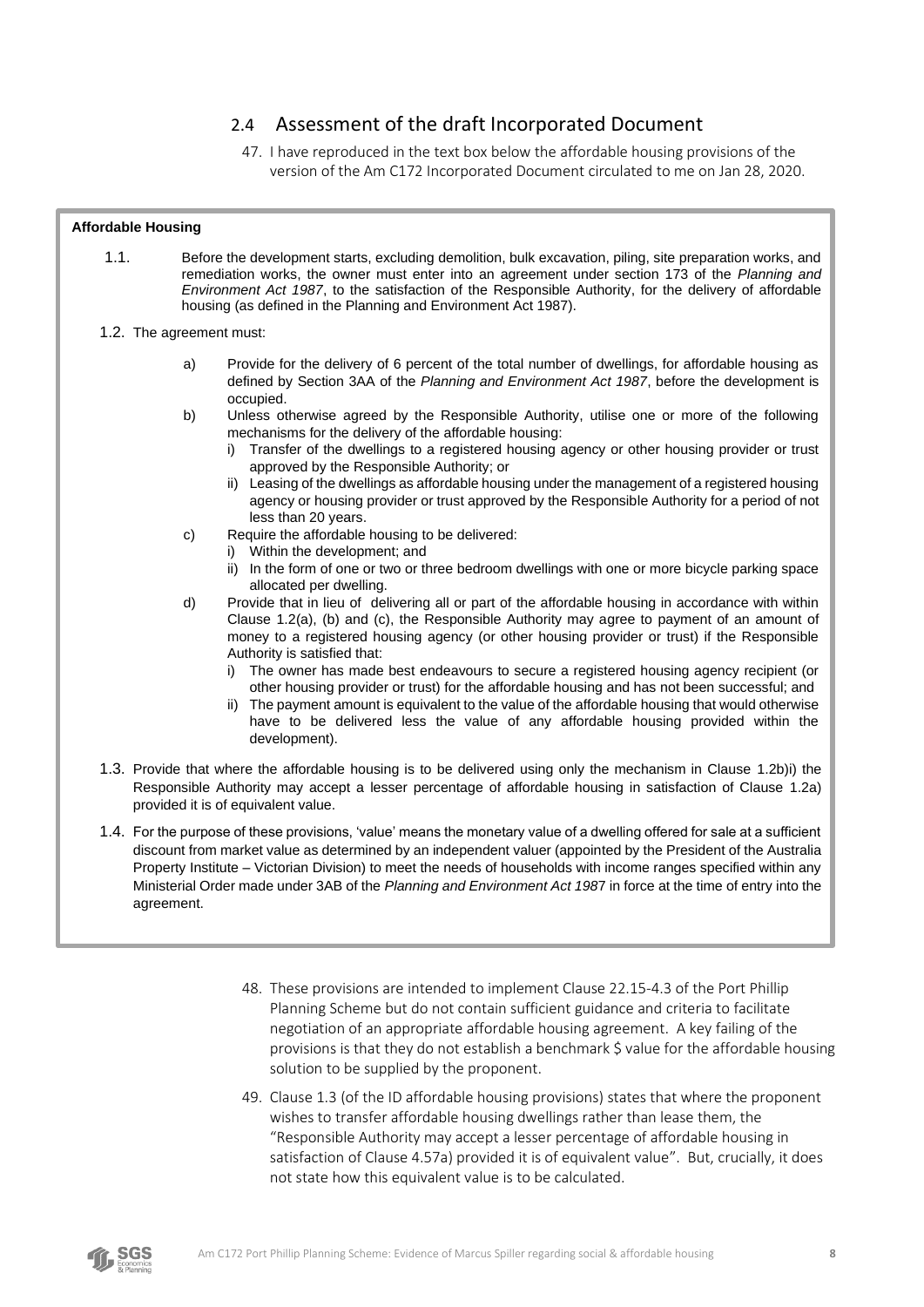- 50. The provisions can yield different values depending on the housing mix and which particular types of households are targetted within the income bands stated in the Act.
- 51. The provisions therefore lack certainty and clarity as to what is expected of the proponent.
- 52. Beyond this failing, I do not agree with draft provision to allow proponents to meet their affordable housing obligation by providing leased stock rather than transfer of title to registered providers. As stated, I interpret the 6% target as an inclusionary infrastructure requirement. The affordable housing infrastructure produced via this mechanism should be a permanent feature of the Precinct, not a time bounded one. By way of comparison, open space contributions, which are premised on similar planning grounds, are for provision of permanent rather than temporary parkland.

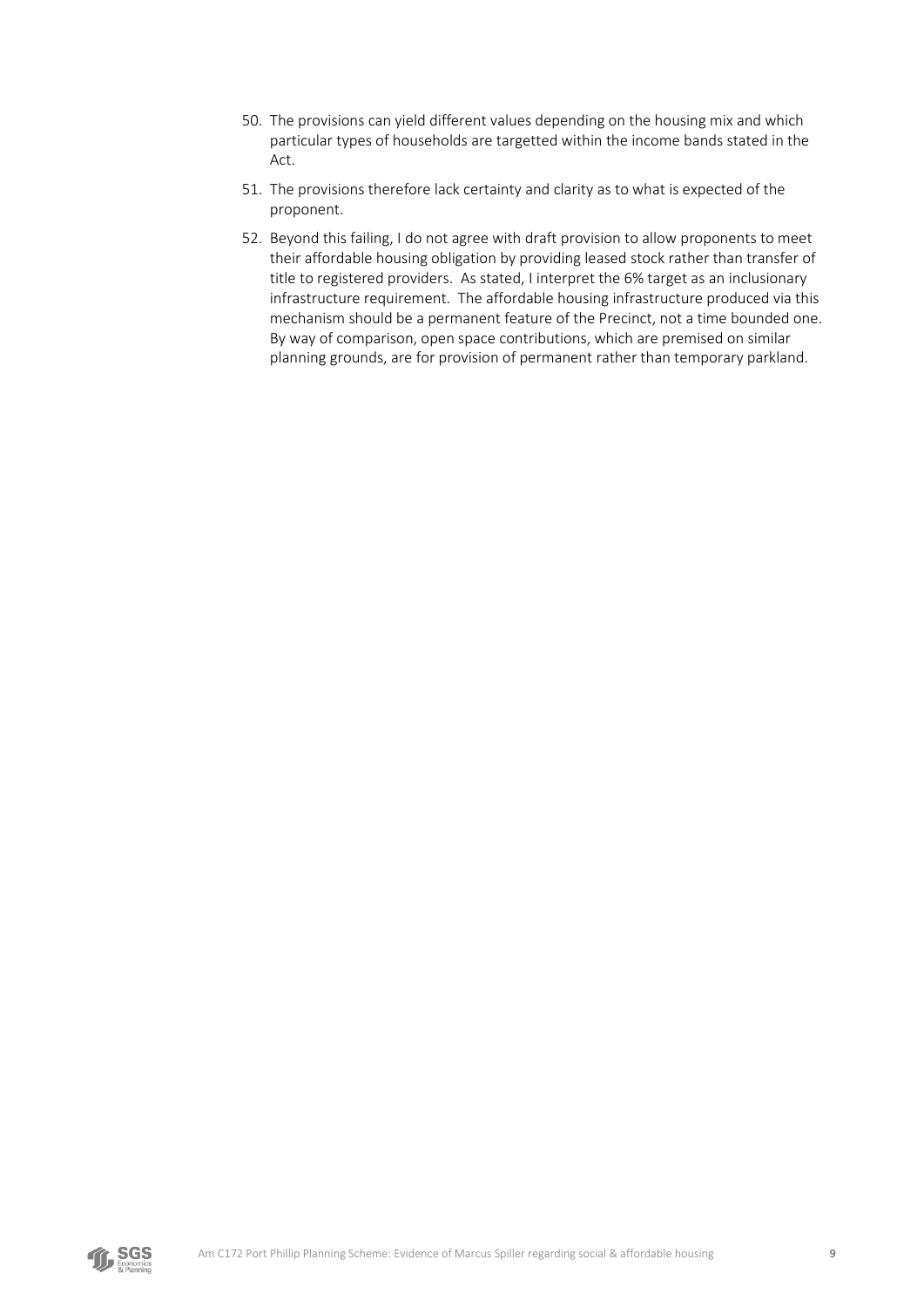# <span id="page-12-0"></span>3. RECOMMENDATIONS

- 53. I recommend that the affordable housing provisions of the Incorporated Document be redrafted to:
- 1. Require the proponent to provide affordable housing by either:
	- a) Transferring dwellings at zero consideration to a Housing Association or other registered provider; and/or
	- b) Transferring dwellings at a discount to market price or on favourable financing terms to a Housing Association or other registered provider; and/or
	- c) Providing a cash or other asset transfer to a Housing Association or other registered provider where there is a legally enforceable arrangement for these assets to be deployed in the provision of an equivalent quantum of housing value elsewhere in Fishermans Bend.
- 2. Require that were the proponent to offer option  $1$  (a) as its preferred affordable housing solution, the aggregate floorspace of housing transferred at zero consideration must be the equivalent of no less than 3% of all market floorspace in the development.
- 3. Require that were the proponent to offer a solution comprising options 1 (b), 1 (c) or any combination of the three items listed above, the present \$ value of the affordable housing benefit must not be less than that given by option 1 (a)

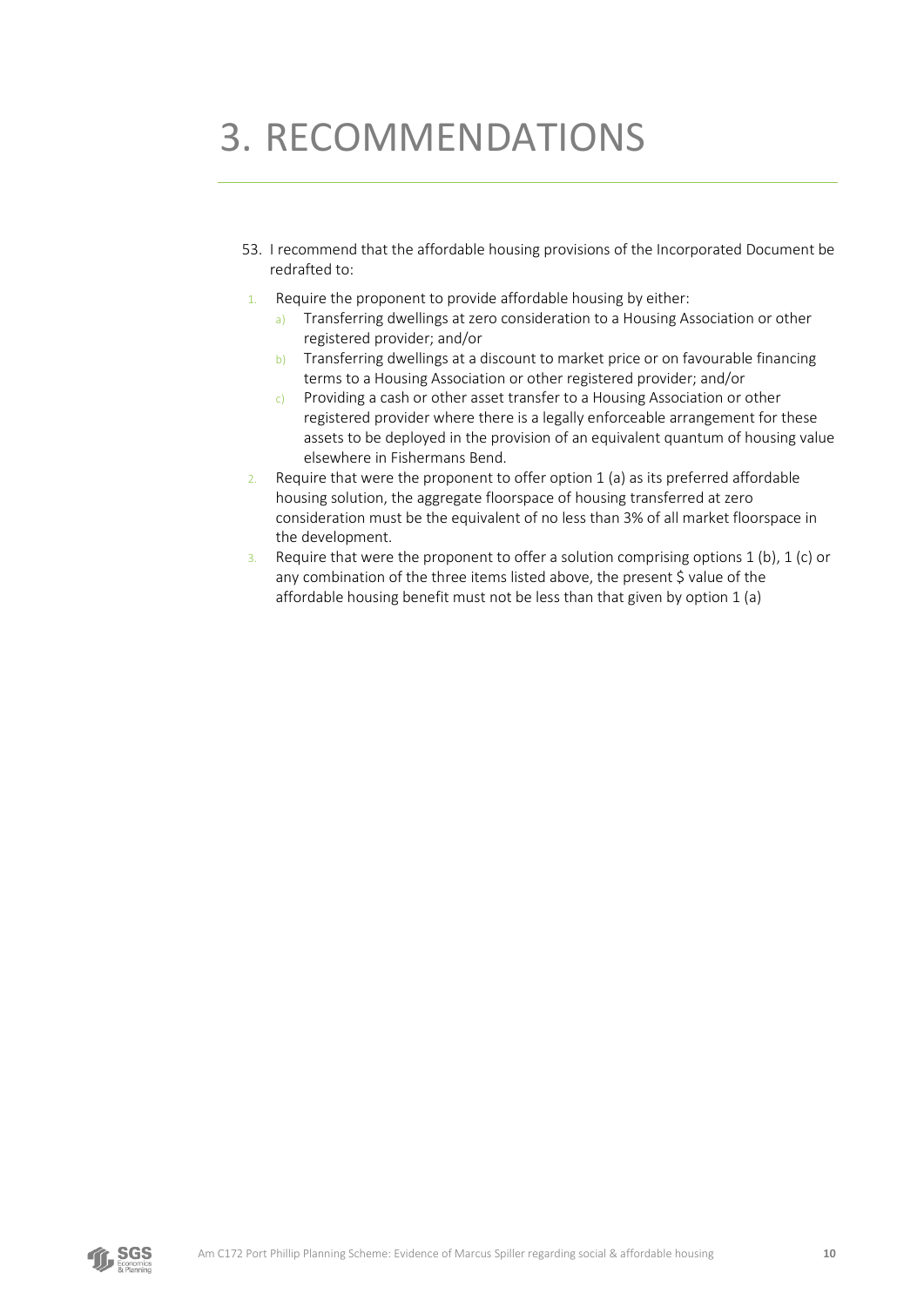# <span id="page-13-0"></span>APPENDIX A: PLANNING PANELS VICTORIA EXPERT WITNESS DECLARATION

a) The name and address of the expert Marcus Luigi Spiller SGS Economics & Planning Pty Ltd Level 14, 222 Exhibition Street Melbourne

b) The expert's qualifications and experience

PhD (Global Studies, Social Science and Planning), RMIT University, Melbourne, 2009

Master of Commerce (Economics), University of Melbourne, 1986

Bachelor of Town and Regional Planning, University of Melbourne, 1978

Dr Spiller is a founding partner at SGS. He has extensive experience in public policy analysis as an urban economist and planner. Marcus specialises in providing high level advice on metropolitan strategic planning, housing policy, infrastructure funding and the links between urban structure and regional economic performance.

Marcus is a past National President of the Planning Institute of Australia and a former Board member at VicUrban (now called Development Victoria). He has served on the Commonwealth Government's Housing Supply Council and the equivalent body set up by the NSW Government. Marcus has been appointed an Adjunct Professor in the School of Global, Urban and Social Studies at RMIT University and an Adjunct Professor in the Faculty of Built Environment at UNSW. He is also an Associate Professor at the University of Melbourne.

c) The expert's area of expertise to make the report

Marcus is a leading adviser in urban infrastructure policy, including funding mechanisms. He has been involved in the formation of development contributions legislation in most Australian jurisdictions, though he does not necessarily endorse all recent initiatives in this area. He argues for a clear separation of user charges, betterment levies, impact mitigation payments and inclusionary zoning provisions in planning legislation.

Marcus is the co-editor of an internationally published book on infrastructure funding and management. (Wellman, K., and Spiller, M. (2012) Urban Infrastructure: Finance and Management, Wiley).

Marcus is also a widely quoted expert on the role of the planning system in generating contributions towards affordable housing. His list of publications includes:

Spiller, M. and Anderson-Oliver, M. (2015) Revisiting the economics of inclusionary zoning, Paper presented to the Australian Housing Researchers Conference, Hobart, February 2015

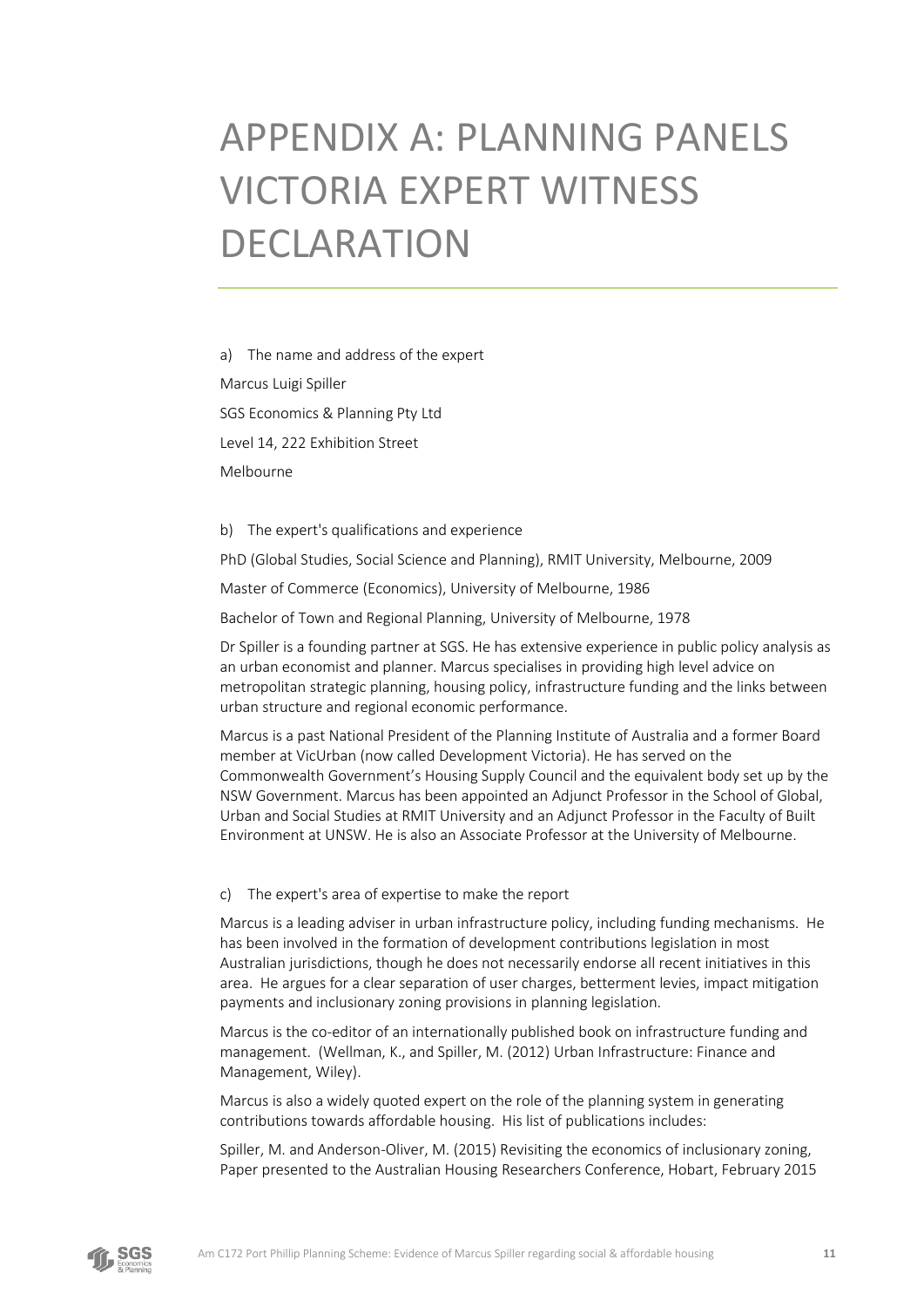He has consulted extensively on how affordable housing contributions can be efficiently and equitably effected via development approval processes. Clients have included IMAP, the NSW Government and most recently, Hobsons Bay, Maroondah and Maribyrnong Councils.

d) Other significant contributors to the report and where necessary outlining their expertise None.

e) Instructions that define the scope of the report

My instructions in this matter were provided in writing by Maddocks (see Appendix B)

f) The facts, matters and all assumptions upon which the report proceeds

All these matters are detailed in my evidence statement.

g) Reference to those documents and other materials the expert has been instructed to consider or take into account in preparing the report, and the literature or other material used in making the report

All these matters are detailed in my evidence statement.

h) Provisional opinions that have not been fully researched for any reason (identifying the reason why such opinions have not been or cannot be fully researched)

These matters are detailed in my evidence statement.

i) Questions falling outside the expert's expertise and also a statement indicating whether the report is incomplete or inaccurate in any respect

These matters are detailed in my evidence statement.

I have made all the inquiries that I believe are desirable and appropriate and no matters of significance which I regard as relevant have to my knowledge been withheld from the Panel.

Name Dr Marcus Spiller Date January 30, 2020

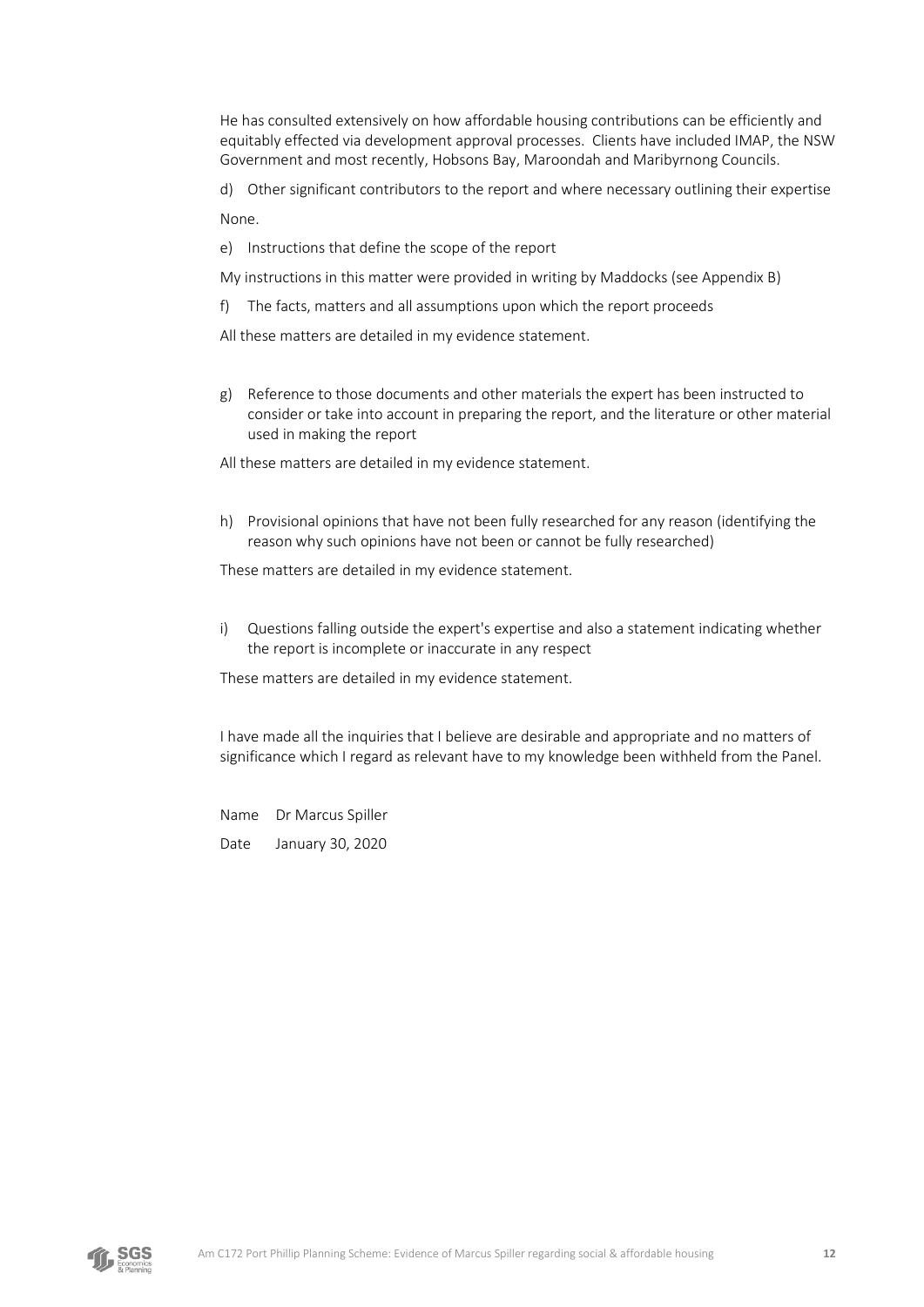